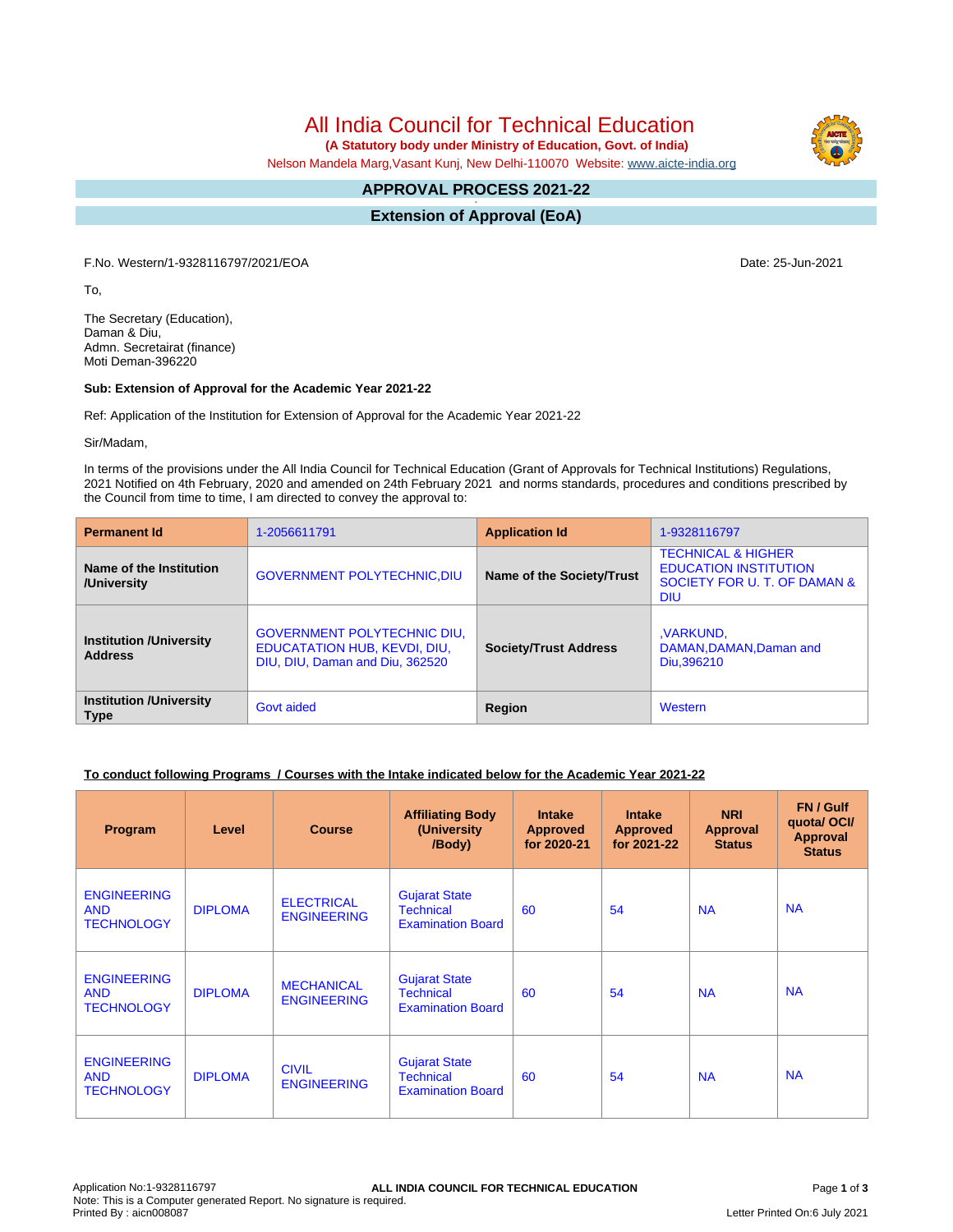| <b>ENGINEERING</b><br><b>AND</b><br><b>TECHNOLOGY</b> | <b>DIPLOMA</b> | <b>MARINE</b><br><b>ENGINEERING</b> | Gujarat<br>Technological<br>University,<br>Ahmedabad | 60 | 54 | <b>NA</b> | <b>NA</b> |
|-------------------------------------------------------|----------------|-------------------------------------|------------------------------------------------------|----|----|-----------|-----------|
|-------------------------------------------------------|----------------|-------------------------------------|------------------------------------------------------|----|----|-----------|-----------|

#### **It is mandatory to comply with all the essential requirements as given in APH 2021-22 (Appendix 6)**

The Institution/ University is having the following deficiencies as per the online application submitted to AICTE (self-disclosure based) and the same shall be complied within Six Months from the date of issue of this EoA

### **Deficiencies\* Noted (based on Self Disclosure)**

Volumes.

Titles.

Applied membership-National Digital Library.

Atleast 5 MoUs with industries.

**\***Please refer Deficiency Report for details

# **Important Instructions**

- 1. The State Government/ UT/ Directorate of Technical Education/ Directorate of Medical Education shall ensure that 10% of reservation for Economically Weaker Section (EWS) as per the reservation policy for admission, operational from the Academic year 2019-20 is implemented without affecting the reservation percentages of SC/ ST/ OBC/ General. However, this would not be applicable in the case of Minority Institutions referred to the Clause (1) of Article 30 of Constitution of India. Such Institution shall be permitted to increase in annual permitted strength over a maximum period of two years.
- 2. The Institution offering courses earlier in the Regular Shift, First Shift, Second Shift/Part Time now amalgamated as total intake shall have to fulfil all facilities such as Infrastructure, Faculty and other requirements as per the norms specified in the Approval Process Handbook 2021-22 for the Total Approved Intake. Further, the Institutions Deemed to be Universities/ Institutions having Accreditation/ Autonomy status shall have to maintain the Faculty: Student ratio as specified in the Approval Process Handbook.
- 3. Strict compliance of Anti-Ragging Regulation, Establishment of Committee for SC/ ST, Establishment of Internal Complaint Committee (ICC), Establishment of Online Grievance Redressal Mechanism, Barrier Free Built Environment for disabled and elderly persons, Fire and Safety Certificate should be maintained as per the provisions made in Approval Process Handbook and AICTE Regulation notified from time to time.
- 4. In case of any differences in content in this Computer generated Extension of Approval Letter, the content/information as approved by the Executive Council / General Council as available on the record of AICTE shall be final and binding.

**Prof.Rajive Kumar Member Secretary, AICTE**

Copy \*\* to:

- **1. The Director of Technical Education\*\*, Daman and Diu**
- **2. The Principal / Director,**

GOVERNMENT POLYTECHNIC,DIU Government Polytechnic Diu, Educatation Hub, Kevdi, Diu, Diu,Diu, Daman And Diu,362520